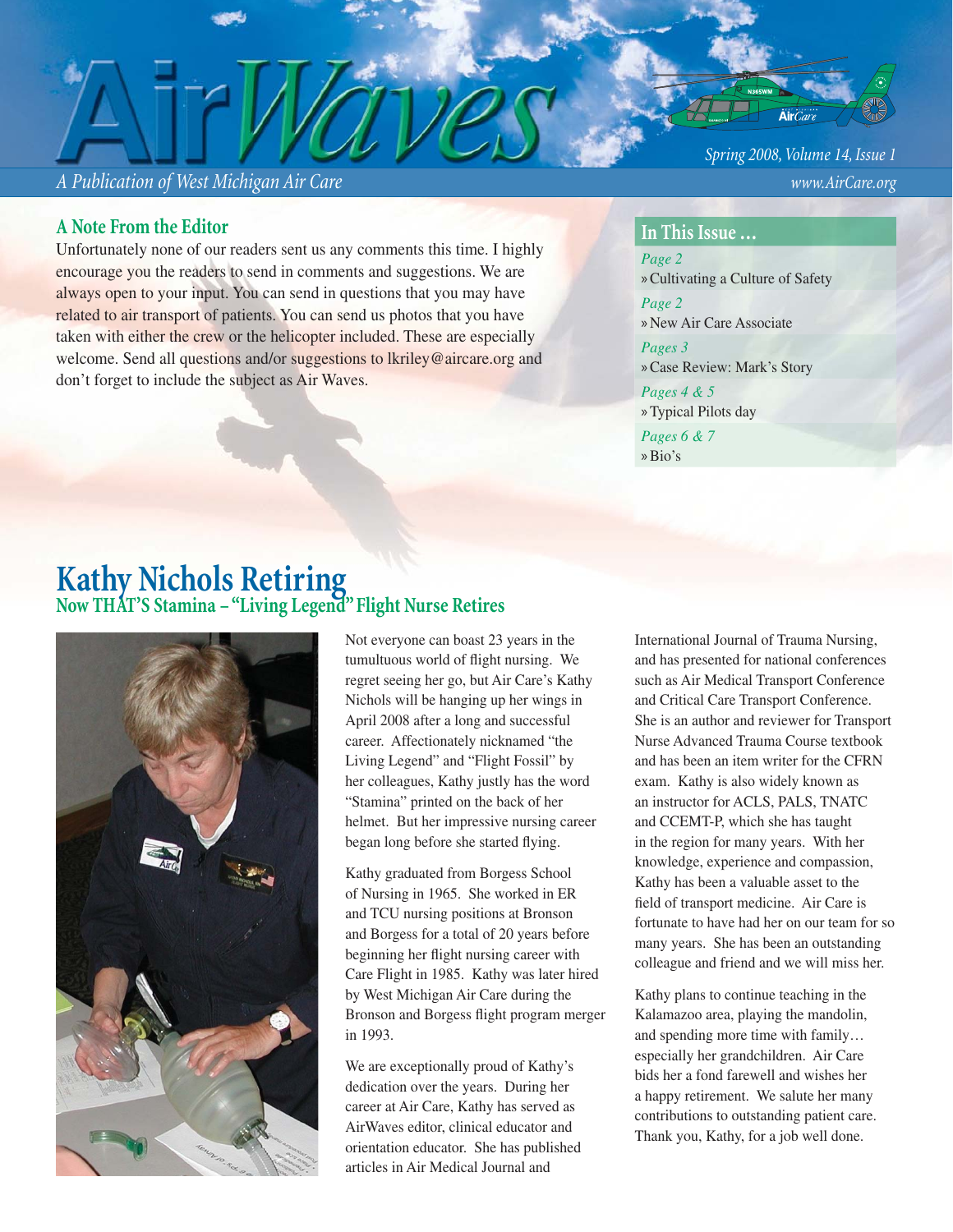# **Cultivating a Culture of Safety** *– John Eichel, A&P/IA, Safety Manager, West Michigan Air Care*

*"The average man's judgment is so poor he runs a risk every time he uses it." – Edgar Watson Howe*

Many improvements in safety have come about as the result of design changes due to someone else's misfortune. The Quality Interagency Coordination Task Force was created to develop a Federal plan for reducing the number and severity of medical errors after a 1999 Institute of Medicine report cited medical error as being responsible for as many as 98,000 deaths annually in the United States. And it has been said the Federal Aviation Regulations read like a history of aviation accidents. In the quest for improvement one can see a pattern. For every bad event, a new regulation is created to prevent it from reoccurring, a reactive process indeed too late for the first victim, but in time for all others who pay heed and learn from the misfortune of others.

Let's look at another way. A way you can develop a safety culture within your organization capable of predicting and taking action to prevent incidents or accidents *before* they occur.

First and foremost, safety is dependant upon attitude at every level of an organization. Willing adherence to procedures and guidelines by staff, as well as support and active participation from the highest levels of management is critical to establishing the end goal: a safety culture. Robert L. Helmreich, Ph.D. defines a safety culture as "A safety culture is more than a



group of individuals enacting a set of safety guidelines – it is a group of individuals guided in their joint belief in the importance of safety, and their shared understanding that every member willingly upholds the group's safety norms and will support other members to that common end."

The problem is, safety cultures don't grow in Petri dishes. To reflect the values described in Dr. Helmreich's statement, an organization must foster a just culture, a culture in which reporting of errors is valued as an opportunity for engineering out error rather than for assigning blame. A just culture also, does not tolerate willful disregard for rules or culpable safety violations, nor are those acts allowed for in Dr. Helmreich's statement.

A just culture values, encourages, and rewards the open, honest reporting of adverse events.

The reason reporting is so valuable to a safety effort goes beyond prevention of a recurring safety hazard. While it is imperative to know of any adverse event and take action to prevent any reoccurrence, when taken to the next level, reporting can be an indicator of an organization's impending accident. That next level of reporting would be recognition of and documentation of the *near miss.*

The near miss is typically an event or occurrence without a bad outcome, but one which was not done by design or to standard. The lack of a bad outcome may preclude this event from being reported,

however, it is imperative to recognize these events and document them. The near miss functions as your crystal ball into the future for accident prevention.

While a near miss has no bad outcome, it is a direct indicator of a *system defect.* A system defect is defined as a flaw or defect in the design or operation of a system which *allows the conditions for an accident to exist.* In other words, a near miss is an event which serves as an indicator of design error and, therefore, a potential accident.

The safety benefit of reporting and investigating near misses and their potential associated system defect(s) is it affords your organization the foresight to examine the circumstances surrounding the near miss and take corrective action before suffering an adverse outcome. Hence, it creates the opportunity for a truly proactive safety movement.

Accident prevention, prior to any initial occurrence, is the ultimate safety goal. By creating and maintaining a safety culture, one which understands the value and effective utilization of reporting, and thereby identifying and correcting system defects, your organization can take a deep look into the crystal ball and see safe workers and efficient productivity far into the future.

# **New Air Care Associate Please join us in welcoming Alicia to the Air Care Crew.**

We would like to welcome Alicia to our flight program as our newest crew member. Alicia graduated in 2001 with a nursing degree. She then started working in the Adult Surgical Critical Care unit at Spectrum Health, Butterworth campus in Grand Rapids where she still continues to work. Alicia attended the Creighton University's EMS education program, in Nebraska, where she attained her paramedic license. After obtaining her paramedic license, she worked with American Medical Response as a paramedic and also assisted in teaching the Critical Care EMT course. Alicia's background in critical care makes her a valued asset for West Michigan Air Care. Alicia's dream of becoming a flight nurse became a reality when she was hired here at Air Care in January. We certainly welcome her, and hope each of you will take time to say hello and welcome her to the team as well.

References

*Medical Teamwork and Patient Safety: The Evidence-based Relation:* Baker, Gustafson, Beaubien, Salas, Barach *A Roadmap to a Just Culture: Enhancing the Safety Environment:* Global Aviation Information Network Working Group E. *Creating and sustaining a safety culture: Some practical strategies:* Ashleigh Merritt & Robert L. Helmreich Transport Safety Institute ASPM 0038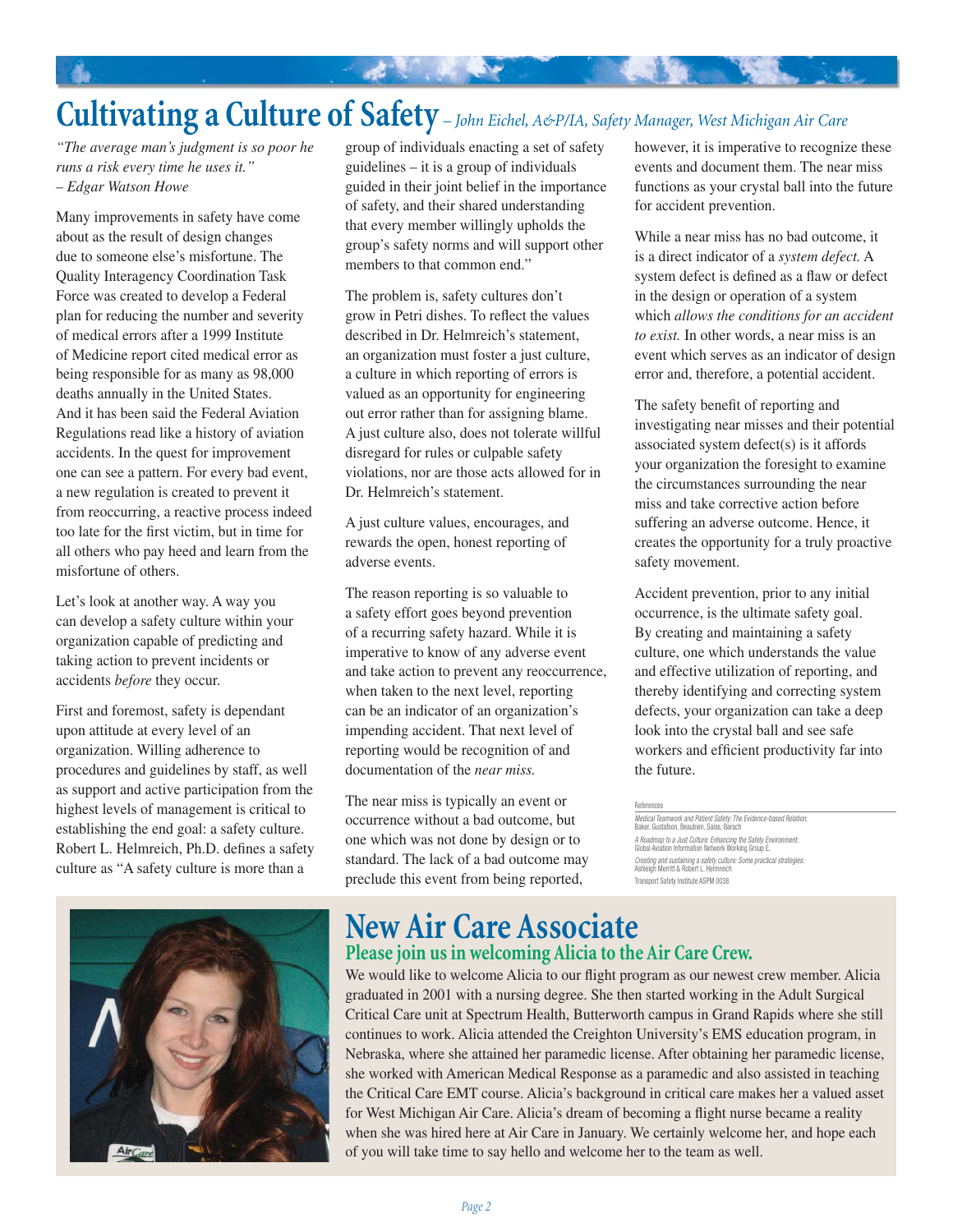# **Case Review: Mark's Story** *– Kathy Nichols, RN, BSN, EMT-P*

A.

At 1330 on Sunday, October 14, 2007, Air Care was called to transport 49 year old Mark Poxson from Hillsdale Community Health Center To Borgess Medical Center. Some time between 0900 and 1000 that morning, Mark was unable to speak or move his right arm and leg. Less than 2 hours later, Mark was in the Borgess Medical Center Neurointervention Lab undergoing cerebral angioplasty by neurointervention Dr. Firas Al-Ali. Immediately following the procedure, Mark's hemiparesis began to diminish and he was able to speak a few words. By the time he was discharged two weeks later, he had regained use of his right side and was able to speak normally. This is his story.

Mark had been anticoagulanted with Coumadin for the past twelve years following replacement of his aortic valve. However, due to recent problems with kidney stones, Mark's Coumadin had been stopped prior to surgical placement of a renal stent one week earlier. Initially that morning when his wife found him at 1000, lying on the couch, staring and not speaking, she wondered if he was reacting to the pain medication he was taking for discomfort from the procedure. Finding Mark unable to stand or speak at all, she called 911, fearing he was having a stroke.

After arrival at Hillsdale emergency department by ambulance, Dr. Daniel Baxter immediately ordered a Computed Tomography (CT) of Mark's head which demonstrated no hemorrhagic process. Due to his obvious focal abnormalities, arrangements were made for Mark's immediate transport to Borgess for neurointerventional consult. The medical crew of Air Care arrived to find Mark with wife Tanda, at his side. Though awake and readily following commands with his left arm and leg, he remained unable to speak, he had a right-sided facial droop and was unable to move his right arm and leg. Vital signs and blood chemistries including glucose were within normal limits. He was able to nod affirmatively when asked if he was nauseated and/or had a headache. Intravenous Zofran and Fentanyl were

given for these symptoms. Transport was uneventful with the exception of a brief period of vomiting.

After arrival at Borgess, Mark was examined by Dr. Al-Ali who determined that Mark had a complete occlusion of left middle cerebral

artery. Though onset of Mark's symptoms (>3 hours), made him ineligible for systemic administration of thrombolytics, he was still a candidate for intra-arterial thrombolysis. This is a clot destroying procedure that must be accomplished before 6 hours has elapsed since the person was last known to be symptom-free. In a

process similar to interventional cardiac catheterization, Dr. Al-Ali accessed Mark's femoral artery and inserted a wire up into the occluded cerebral artery where balloon angioplasty was accomplished. A stent was then placed followed by infusion of a thrombolytic and GP IIb/IIIa inhibitor to break up the clot. Mark responded well to the procedure and began talking and moving his right extremities immediately. He remained at Borgess for two weeks for neurological monitoring. He was discharged home with only mild memory deficits.

Eighty Five percent of all strokes are ischemic. The amount of damage to the brain cells is related to the level of blood flow and the length of time the blood vessel is occluded. The amount of tissue that has been injured but not destroyed is dependent on the quality of the secondary blood vessels that supply that area and the length of time that the primary blood vessel is occluded. Intravenous thrombolysis is the first line of therapy. It must be given before 3 hours has elapsed since the person was

last known to be free of symptoms and it is the only approved treatment<sup>1</sup>.

Neurointerventional surgery is a new specialty requiring extensive training. Physicians trained in these invasive techniques include neuroradiologists



such as Dr. Al-Ali, neurosurgeons, and neurologists. During cerebral angioplasty, a thrombolytic is given intra-arterially directly into the occluded artery. This must be given before 6 hours has elapsed since the person was last known to be symptom-free. It is a technically demanding procedure and may last several hours<sup>2</sup>. Though this procedure may have a higher rate of success, it also has a higher rate of complication. According to Dr. Al-Ali, this is still not fully approved by the FDA, but is done on a compassionate basis to those patients who would otherwise have little quality of life if not treated.

Mark is very grateful to Dr. Al-Ali and Borgess Hospital for providing this advanced neurointerventional technology. Regarding Dr. Al-Ali, both Mark and Tanda agree that "God worked through him" and gave Mark the opportunity to return home to his wife and six children. The Air Care crew is happy to be a part of this success story.

References

<sup>1.</sup> American Heart Association Guidelines. 2005.

<sup>2.</sup> Borgess Stroke Center: Neurointerventional Surgery & Diagnostic Services, www.Borgess.com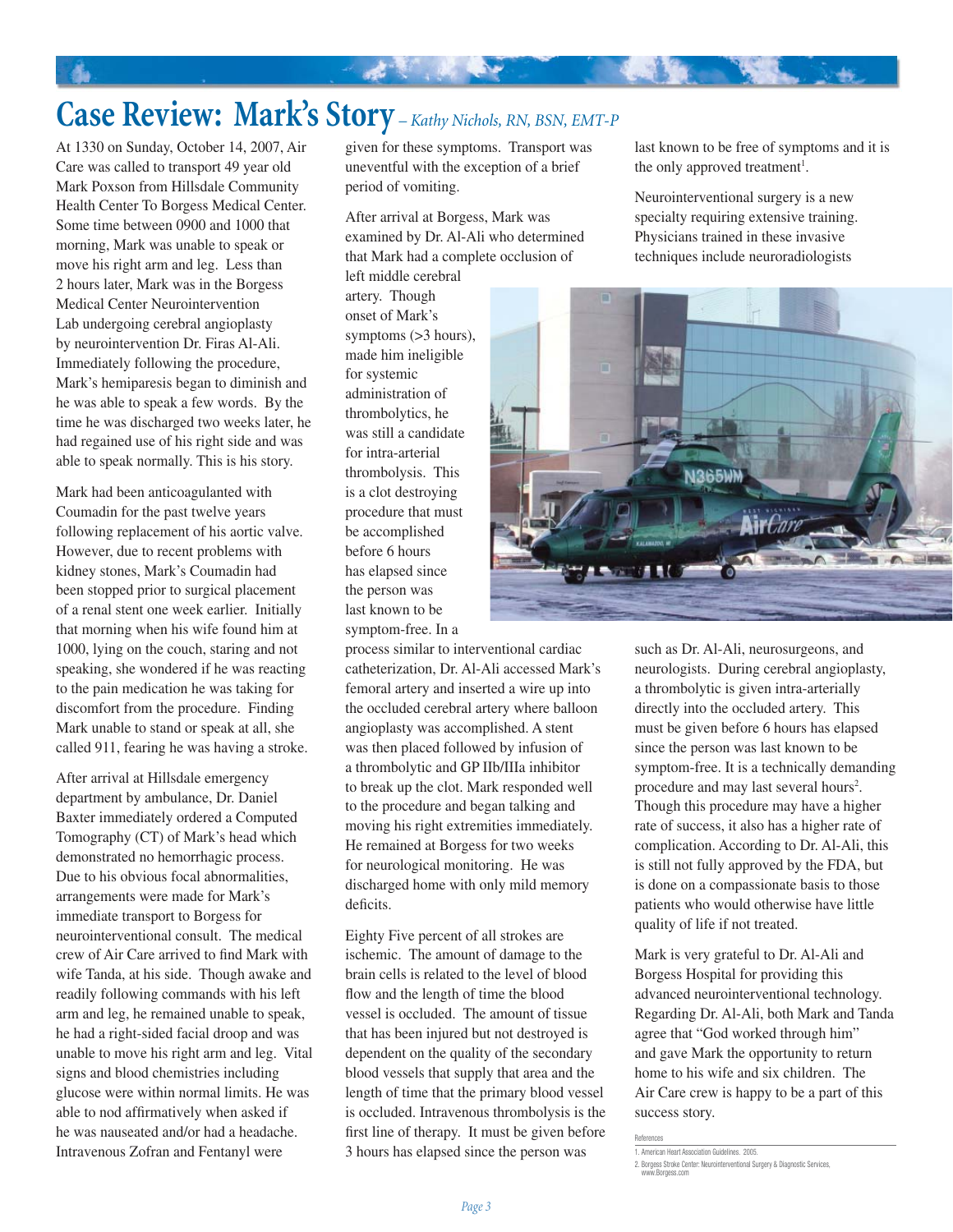The life of an EMS helicopter pilot is a lot like you see on TV. They drive fancy sports cars, have big expensive watches and spend a lot of time trying to find a bank that can cash their pay checks. Here at West Michigan Air Care it is no different. This article is an attempt to describe some of the duties and responsibilities of being a sky god.

A normal day for an EMS pilot begins when they arrive and sign into work at 6:30 am for a twelve hour shift. This is thirty minutes before the Medical Crew, Maintenance Technicians and Communication Specialist change shift. This gives the pilot time to accomplish several duties before the other team members arrive. But best of all it gives us the first crack at the donuts. One of the pilot's first duties is to get a hand-off report from the pilot going off duty. It consists of a detailed report on how the helicopter is running, weather conditions and anything else that the pilot may need to be aware of. They also get a brief description of any flights that may have happened in the previous twelve hour shift and any issues or concerns.

Once the handover is complete, the pilot will conduct a detailed weather analysis by checking current weather conditions and forecasts for West Michigan Air Care's area of operations. This is done using the weather computer. They also check Notices to Airman (NOTAMS) which are special alerts to all pilots of any problems with airports, navigation facilities and instrument approach equipment that may impact a flight. There are also special NOTAMS that alert the pilot of issues that affect hospitals in our area. The special NOTAMS include things like ongoing construction, cranes and obstacles in the vicinity of the hospital. Then they check Temporary Flight Restrictions (TFR's) which are put out by the Federal Aviation Administration (FAA) to alert pilots of areas they need to avoid, like where President Bush is giving a speech.

It is now time to complete a Flight Risk Assessment Form which is a detailed form,

which considers numerous risk factors that can influence our flights for the day. By now the Medical Crew, Communication Specialist, and Maintenance Technicians have arrived and we are ready for a shift briefing.

**大家 化学** 

The shift briefing is a very structured event where the team members are briefed on conditions and events for that shift. They include discussion on the weather conditions for the day, any NOTAMS that will affect us, detailed risk analysis from the Flight Risk Assessment Form,

Any discrepancies are brought to the attention of the maintenance technicians and quickly resolved. The pilot also ensures the windscreen is clean; the cockpit is clean and organized, and makes any personal adjustments required to the seat and flight controls. Once the preflight inspection is complete and the pilot is satisfied with the condition of the aircraft, they sign off in the aircraft maintenance logbook.

Another important duty of the pilot is to conduct maintenance run-ups on the aircraft or test flights if required. So, before heading



any scheduled aircraft maintenance, any training that will be taking place, and any issues that have come up in the previous seven days. Once everyone is up to speed, it is time to head down to the aircraft. But first, they pass by a mirror to make ensure their flight suit and hair are still looking good.

Once in the hangar one of the pilot's most important duties begin. That duty is to ensure the aircraft is airworthy and ready to fly. This is done by first conducting a review of the aircraft's maintenance logbook. The pilot must be aware of any recent maintenance that was done on the aircraft and any scheduled maintenance coming due in the near future. Once the logbook review is complete the pilot begins an aircraft preflight inspection. The preflight inspection consists of following a detailed checklist which systematically covers all major components of the aircraft.

back to the office the pilot will check with the maintenance technician to see if they require any assistance with aircraft maintenance.

By now they are an hour and a half into their shift and ready to fly! It's time for them to go up to the pilot's office and take care of some of their additional duties while they standby for flight requests. These duties include a wide array of activities that are required to run such a well oiled operation. They include ordering flight publications that are required to be in the aircraft, ensuring training records are upto-date on all the pilots, and that training is scheduled for the quarter. One of the major additional duties is Safety! When it comes to anything aviation related, Safety is always the priority. There is also computer based training to complete and preparing for their next semi-annual check ride.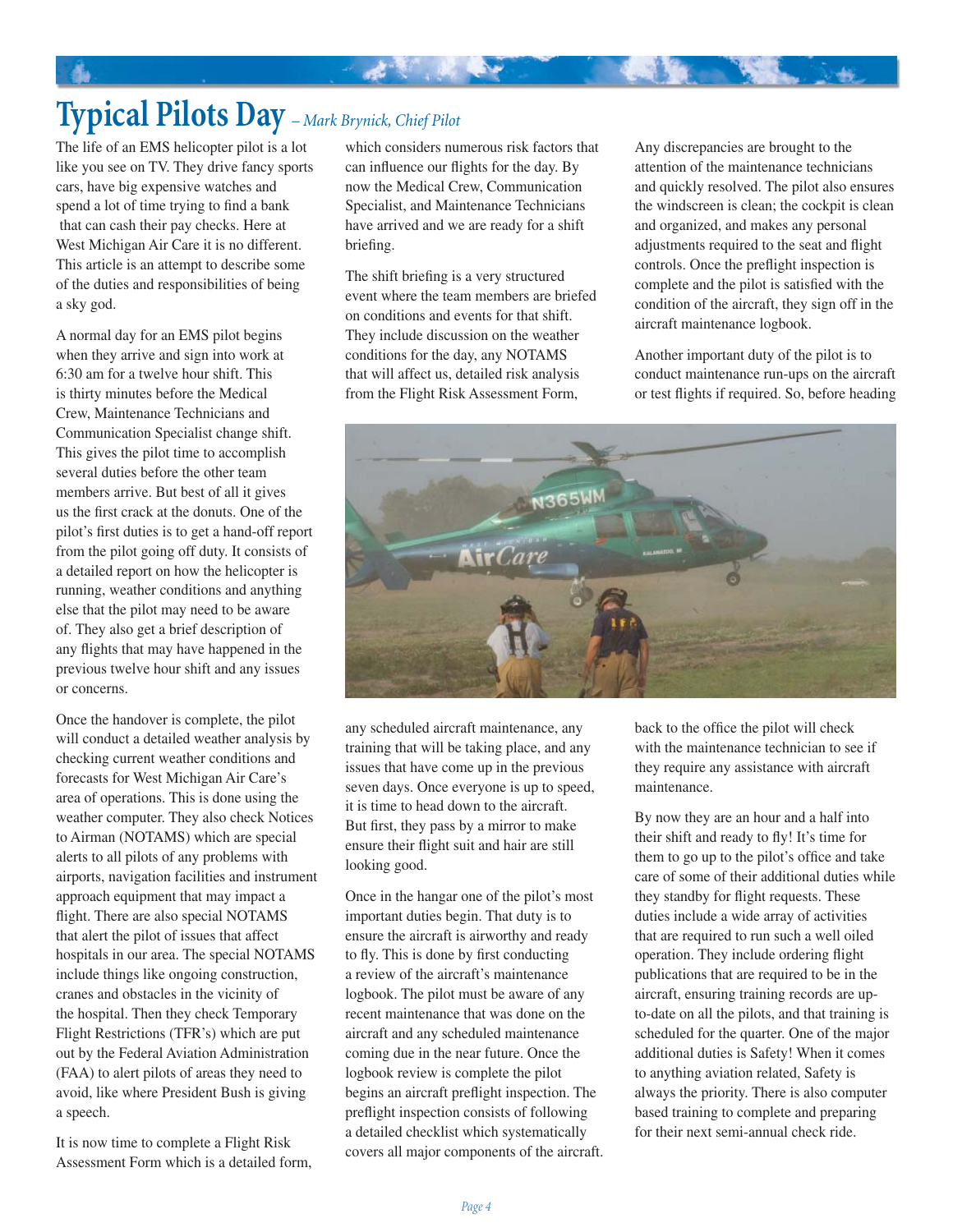Of course, there is always time to catch a ball game on TV or maybe take a short fighter nap to take the edge off and to ensure you are ready to go. Enough of all this glamorous stuff! Let's talk about when a flight request comes in. When the tones go off for a "Go Flight" and it is time to go to work. The pilot jumps up, does a quick weather check and heads down to the hangar making sure to pass by the mirror again. They push the helicopter out of the hangar with our trusty John Deere tractor. They then conduct a walk-around inspection of the helicopter to ensure all doors and compartments are secure and it is ready to go. The pilot then gets into the cockpit, straps in and fires up the engines.

This is where the pilot starts earning their pay check. As Pilot-in Command (PIC) of the helicopter they are responsible for everything that goes on in that helicopter. Checklists and procedures are followed to the "T" to ensure the safety of all onboard. Once the aircraft is ready to go and all systems are online they call West Michigan Air Care Communication Center and give them the amount of fuel on board and number of personnel onboard. The communication center will pass Latitude/ Longitude coordinates for the scene over the radio and the pilot will punch them into the Global Positioning System (GPS). They will then confirm with the crew that they are ready to go and everything is secure in the back.

On climb out from the Bronson Heliport the pilot calls Kalamazoo Airport Control Tower to let them know what they are about to do. They climb to 2500 feet mean sea level which is about 1500 feet above the ground around Kalamazoo and pull in maximum cruise power which will give the aircraft about 175 mph across the ground. During the flight the pilot is constantly checking the aircraft system instruments to ensure everything is running smoothly, and scanning outside the aircraft looking for other aircraft that may be in the area. As they near the scene the medical crew makes contact with the ground units for landing zone (LZ) information which includes the LZ surface, obstacles, winds and best landing direction. They will then conduct a high reconnaissance of the LZ to confirm what the ground units have told them and start a decent. On approach they constantly reassess the LZ to ensure there are no surprises like wires or debris that would make it unsafe. Once on the ground the medical crew exits the helicopter and heads for the patient. The pilot shuts down the helicopter and calls the Communication Center to inform them the aircraft and crew have arrived safely.

Æ.

The pilot then conducts another walk around inspection of the aircraft to ensure everything is still in good working order then prepares the helicopter litter so it is ready for the patient. Once the patient is ready for transport the pilot helps load the patient into the aircraft and ensures

all equipment, compartments and doors are secure. They then jump back in and fire up the helicopter for the patient's trip to the receiving facility, often Borgess or Bronson.

Once back at the home base the pilot shuts the helicopter down and the medical crew starts preparing the aircraft for the next flight.

These duties include refueling the helicopter and pulling it back into the hangar with the John Deer, filling out the flight log (which is a brief description of the flight), clean the windscreen, and do one last walk around inspection of the helicopter to ensure it is ready to go. The pilot can expect two or three of these flights in a shift.

After the team is reassembled back up in the office the pilot checks with each of them to see if there are any debrief issues to discuss. Of course the nurses are always full of constructive comments like: "Why did it take so long to get there?", "Did we land or were we shot down?", or "Why did you hit all the bumps?"

Then before you know it, their relief shows up and it's time to go home. So they check their trusty Timex, climb into their 96' Chevy Cavalier and head for home. Hopefully they can find a few dollars in the glove box for gas. All the while thinking to themselves, what a great day! I can't wait until tomorrow.

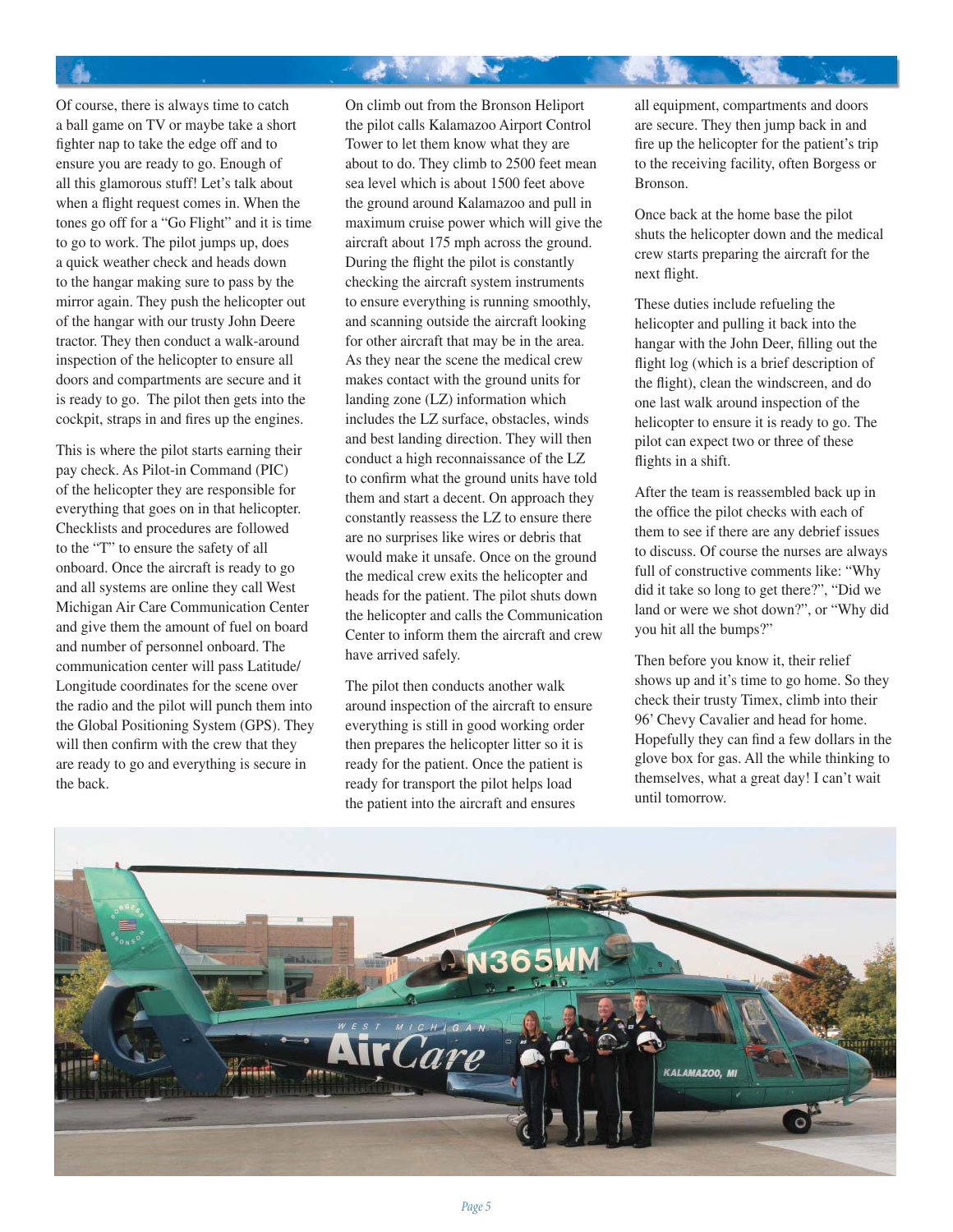



### **Brian**

My aviation career began with my enrollment at Western Michigan University, where I graduated from the Aviation Technology and Operations curriculum with an FAA commercial pilot's license with instrument and multi-engine ratings.

I spent several weekends after graduation flying for a sky diving operation in Napoleon, MI, before taking a job as an administrative assistant at WMU's newly created School of Aviation Science. Realizing that I wanted a career as a pilot, this led to my application to the U.S. Army's Warrant Officer Flight Training Program.

Upon completion of Warrant Officer Candidate School, it was off to Army Flight School, Warrant Officer Basic Course, and Airframe Qualification Course in the OH-58D(I) Kiowa Warrior Armed Aeroscout, all at the U.S. Army Aviation Center at Ft. Rucker, Alabama.

I was then assigned to the 10th Mountain Division at Ft. Drum, NY as an attack helicopter pilot, learning and utilizing the OH-58D in day, night, instrument, Night Vision Goggle, and snow operations in formation flying, aerial gunnery, reconnaissance and attack operations, and integration into the overall Army battle plan. I had further collateral assignments as the Night Vision Goggle Officer where I supervised the Night Vision Goggle maintenance program and facilitated training for technicians. Also, as the Aviation Life Support Equipment Officer, I maintained accountability and serviceability for in company Aviation Life Support Equipment.

My last Army assignment was back to Ft. Rucker as an instructor pilot for the Aviation Center. I trained and evaluated pilot candidates during the Combat Skills phase of Initial Entry Rotary Wing pilot training; training focused on emergency procedures, tactical employment of Army aviation assets, and basic Aeroscout Combat Skills. Here again, I had an extra duty as the company's supply officer where I coordinated with headquarters for the logistical supply of the unit.

As my Army career was winding down, I had decided I still wanted to be a helicopter pilot and that flying EMS would be the best route. Fortunately, a position was available as I was leaving the Army at St. Vincent's Life Flight program in Toledo, OH. I was hired there as a line pilot to work at their satellite base in Wauseon, OH. I earned single pilot, IFR qualifications in both airframes in use there. I came to enjoy the 'mission' focus of the EMS flying and utilizing the helicopter in a way that was new to me.

When a position for a pilot became available at West Michigan Air Care, I jumped at the opportunity to be able to move back to my hometown and still do what I love. The varied nature of the flights in EMS is a challenge at times, but being able to fly over the community where I grew up and to be part of an organization that provides a life-saving service to the area is tremendously rewarding.



#### **Laura**

Laura began her flying career back in 1983 while serving in the United States Army. Laura joined the Army in 1979 and was stationed in South Korea after completing all of her initial military schooling. While in Korea she was given the opportunity to ride along on a helicopter flight. Laura immediately fell in love with helicopters and flying. She applied for flight school while still stationed in Korea. Departing this assignment she went on to Fort Knox, Kentucky. While there, she learned that she had been accepted to flight school.

In January of 1983 Laura reported to Fort Rucker, Alabama to begin her six week training to become an Army Warrant Officer. Upon completion of the Warrant Officer course she started her flight training to become a helicopter pilot. Laura graduated in November of 1983 and was then sent to the country of Panama.

Laura spent the next three years stationed in Panama flying the old UH-1H Huey. There she flew a vast array of missions supporting the ground troops, including parachute missions, rappelling missions, sling load missions, helocast missions and multiple aircraft helicopter lifts of troops into remote locations. Some of these missions included landing on fast frigates out at sea. While stationed in Panama, Laura flew multiple missions in Columbia, Ecuador, Honduras, Costa Rica and El Salvador.

When her three years were up in Panama, Laura went back to Fort Rucker, Alabama to attend the flight instructor course. After becoming a flight instructor in the Huey she was then stationed at Fort Hood, Texas as a company instructor pilot. Laura spent the rest of her active duty at Fort Hood. In 1990 she left active duty and moved to Michigan.

Laura flew with the Michigan National Guard out of Grand Ledge until 2003 when she retired from the U.S. Army. While with the National Guard she learned to fly the Blackhawk helicopter and also became a Blackhawk instructor pilot for the guard.

Laura came to West Michigan Air Care back in July of 1998 and goes by the call sign of "Papa8"; this means she was the eighth pilot flying for Air Care. Laura is the editor of the AirWaves for the last several issues. Laura also serves as the training pilot for Air Care. She loves encouraging and helping people get started in their flying career and helping them along the way.



### **Mark**

My aviation career started compliments of Uncle Sam. I spent twenty years on active duty in the US Army flying helicopters. During that time I was assigned to a variety of units which included Attack Helicopter, Air Cavalry, and Special Operations. I really loved my time in the Army and it gave me the opportunity to fly in many challenging environments.

After retiring from the Army I decided to try my hand at flying airplanes for a living. I hauled freight around Michigan for six months which really developed my instrument flying skills. It was fun because it was just me and a bunch of boxes and the boxes never complained once about my flying. However, I missed helicopters.

Next I decided to try EMS flying. I began my EMS career with University of Michigan Medical Center Survival Flight. I flew for them for three and a half years and consider myself lucky to have flown with such talented and professional medical crews. It is an extremely busy program that conducts a wide assortment of medical flights all over Michigan and surrounding states.

I left Survival Flight to join some of my old Army buddies in Iraq. I flew as a private contractor for Blackwater Aviation for six months supporting the U. S. State Department. It was very interesting flying which took me all over the country of Iraq and into the countries of Kuwait and Jordan. It was a great experience which rejuvenated my appreciation for the good old U S of A!

Shortly after returning home I started a job as the Director of Aviation at Lansing Community College. It was another interesting job where I was in charge of their flight training and aircraft maintenance training programs. After a year I began to miss flying helicopters and got tired of snot-nosed kids whining about how hard it is and their knucklehead parents wanting to know why Johnnie was failing classes. So I decided to find another EMS job.

Luckily for me West Michigan Air Care needed a pilot. Working and flying for such a great company and awesome associates has been truly enjoyable and rewarding. Each flight brings something new and challenging.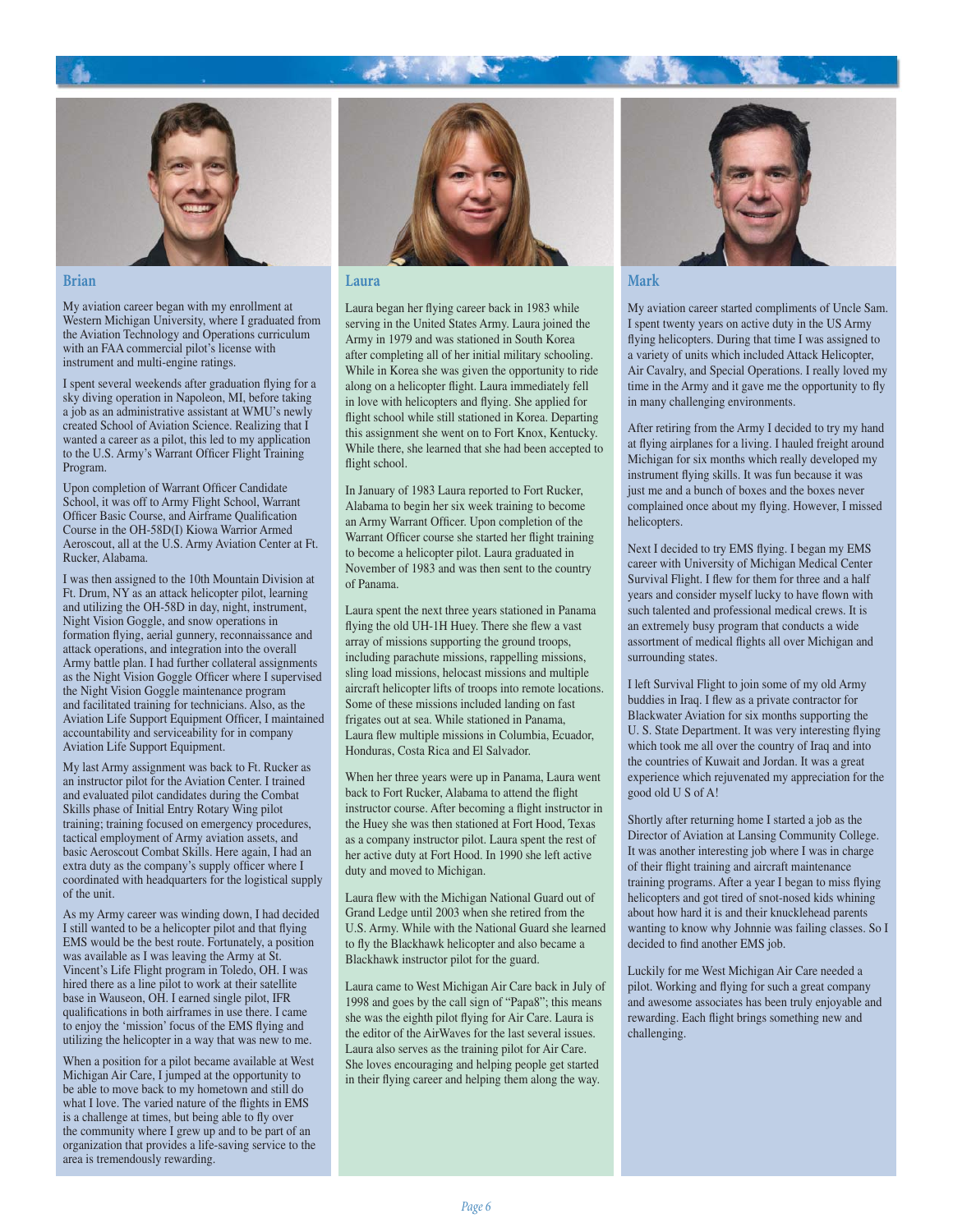

**Miles**

I started my aviation career in Ft. Lauderdale, Fl as a Certified Flight Instructor as well as flying for the two largest newspapers in South Florida; The Sun Sentinel out of Ft. Lauderdale and the Miami Herald. I also flew tours of the beaches and the everglades. Contract work was involved where I would fly a helicopter equipped with very sensitive radio equipment and would check the aviation navigation ground equipment for proper signal strength and accuracy.

Moving to the Dominican Republic, I was given the task of organizing and managing a corporate flight department as Chief Pilot. I was responsible for the entire operation and flew many national and international business associates and friends of the owner of the company. I flew many hours around the Dominican Republic and even had the chance to fly many political people as well as having the honor of flying in the same airspace as the Presidential helicopter on a return trip home from a political meeting in a small town.

Detroit, Michigan was my next stop where I delivered time sensitive cargo to the Big Three Automakers. We flew to Ohio, Indiana, Illinois, Wisconsin, even down to Kentucky and over to Toronto, Canada. Other duties here included flying VIP charter flights for in town celebrities such as Muhamed Ali, Dan Akroyd, Jim Belushi and NASCAR drivers such as Jeff Gordon, Tony Stewart, Rusty Wallace and Dale Earnhardt, Jr. I also had the opportunity to fly the news helicopter for Channel 7 news in Detroit where we covered the breaking news around the area. I was also a pilot instructor and check airman where I would give check rides to our pilots to ensure they were flying to proper standards.

After Detroit I started my EMS career in Peoria Illinois flying for Life Flight. I flew over most of the state transporting critically ill patients. I found that I really enjoyed this type of flying over most of my previous flying because of the diverse types of flights, the not knowing of what is coming next or where the next flight will be but most importantly, being able to help someone in desperate need. There is a level of self satisfaction that comes along with this type of job.

Ann Arbor, Michigan was my next job flying for Survival Flight. My duties there included many of the same duties I held in Peoria but flying a larger, more powerful aircraft and flying even more critically ill patients. We would fly all over Michigan, into Ohio and Canada and most of the time the patients would be returning to the University of Michigan for their treatment.

Kalamazoo, Michigan and West Michigan Air Care is where I work now. The EMS field is very rewarding and since I grew up in the Kalamazoo area, flying EMS in and around my hometown gives me a great satisfaction of being able to do what I want, where I want. Our flights, like all EMS programs are varied and that is part of the excitement of having a job of never knowing where or when your next flight will be to help save someones life.



#### **Rick**

Rick began flying helicopters in his native country of Canada, primarily supporting oil and gas, and mineral exploration along with forest service related activities. In 1986, he ventured into the helicopter EMS field working on a contract in northern Ontario with Toronto Helicopters, which eventually became part of the Canadian Helicopters organization. After four years in that position, Rick moved to the Grand Rapids, Michigan area to work for Butterworth AeroMed. While at AeroMed, he served as company aviation safety officer along with several years as chairman of the Michigan Association of Air Medical Services safety committee. Feeling the lure of Florida's sunshine, the next stop was West Palm Beach, where he flew the Trauma Hawk helicopter for the Palm Beach County Health Care District. Additionally during this time Rick worked part time at Flight Safety International's Sikorsky Learning center where he taught Helicopter Instrument Refresher and Crew Resource Management classes.

Unable to stay away from Michigan's varied meteorological offering, he was quick to return to the area in February of 2001 when a position came open in Kalamazoo. Rick brought multi-helicopter experience in EMS, including Bell, Dauphin, Sikorsky, and Augusta aircraft. He holds a helicopter Airline Transport Pilot (ATP) and Fixed Wing Commercial licenses as well as an Advanced Ground Instructor Certificate.

In June of 2001, Rick assumed the duties of Director of Flight Operations for Air Care. During this time Air Care has been able to replace a long leased aircraft with an owned dedicated back-up ship, N365A. Air care has also revived FAA Operations Specifications for IFR (Instrument Flight Rules) and upgraded this capability to include single pilot IFR operations. Two proprietary instrument approach procedures using GPS (Global Positioning System) have been developed serving hospitals in the Air Care service area. In addition to his duties with Air Care, Rick serves as a Site Surveyor with the Commission on Accreditation of Medical Transport Systems.

In March of 2006, the Air Care Board of Directors announced the appointment of Rick Morley, Director of Flight Operations to the position of Program Director. He will continue to fill the role of Director of Flight Operations while assuming this new responsibility.

Rick looks forward to the challenge of leading the Air Care team as we strive to provide the highest quality of patient care in the rapidly changing Air Medical environment.